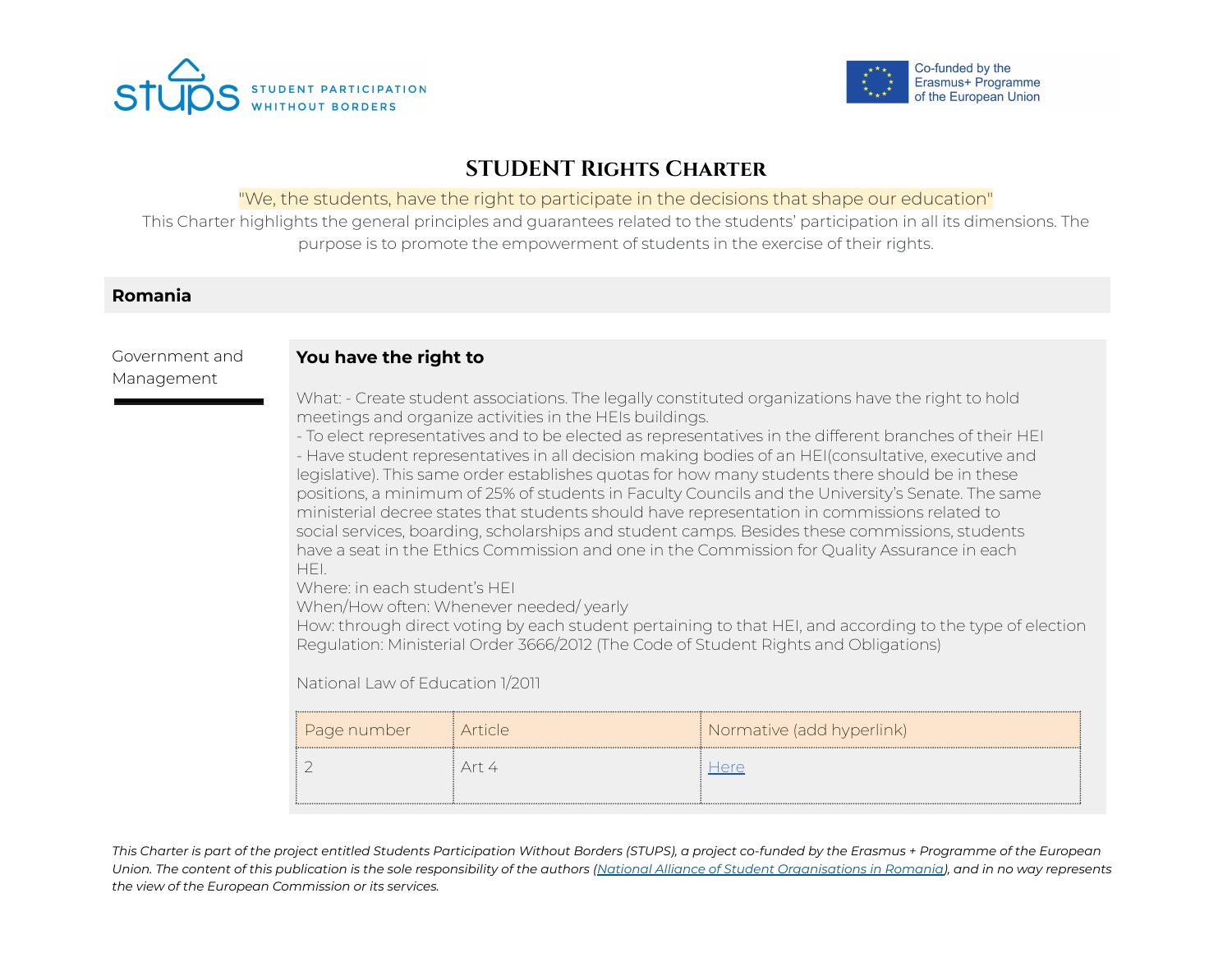| Art 12  |      |
|---------|------|
| Art 207 | dere |
|         |      |

Academic and Quality

# **You have the right to**

What:

Have supporting material for each course(of minimum 5 pages), either in a digital format, or in the form of a physical copy. Students also have the right to access any educational materials in the HEI's library, or on its website, for free.

Give feedback regarding courses, seminars, laboratory activities, as well as direct assessments of a professor's way of teaching. The ministerial decree also specifies that the results of these evaluations will be published on each HEI's website

Have the results of your work be recognized as your own intellectual property.

Free access to academical, career and psychological and social support. These facilities should be provided to students, by each HEI.

Refuse to take part in more than 8 hours a day of school activities such as courses, seminars and laboratories.

Alternative evaluations in case students suffer from particular disabilities and impairments, both temporary and permanent, if a medical certificate is provided.

Contest the results of written exams. This contest will be solved by a commission that is different from the one that gave the grade in the first place.

Benefit from a student centered learning, that takes into account personal and professional Development.

When/How often: depends on the HEI

How: depends on the HEI, usually through anonymous online forms Regulation: Ministerial Order 3666/2012 (The Code of Student Rights and Obligations)

| : Pade number 1 | : Normative (add hyperlink) |
|-----------------|-----------------------------|

This Charter is part of the project entitled Students Participation Without Borders (STUPS), a project co-funded by the Erasmus + Programme of the European Union. The content of this publication is the sole responsibility of the authors *(National Alliance of Student [Organisations](https://www.anosr.ro/) in Romania)*, and in no way represents the view of the European Commission or its services.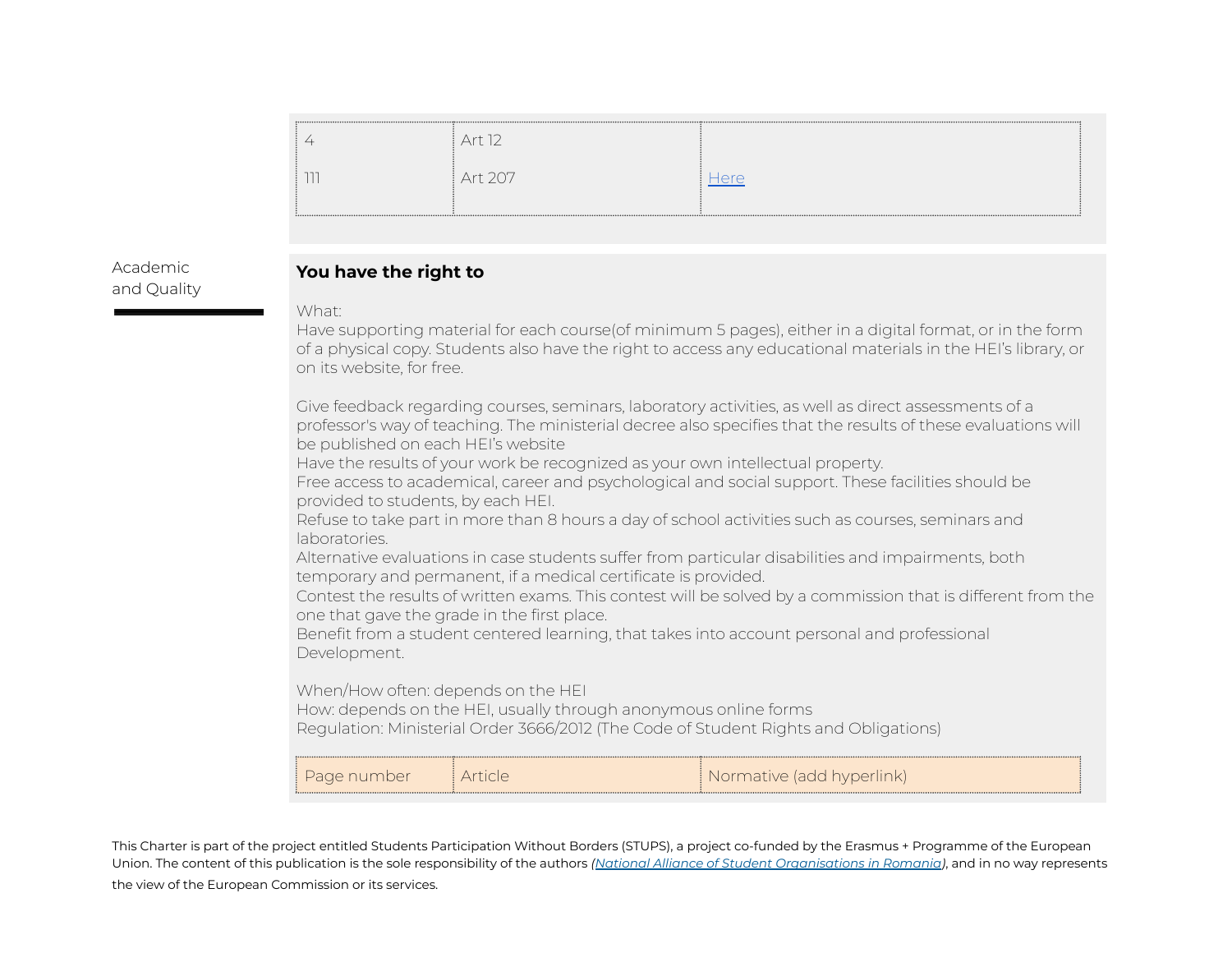|                                | 2<br>3<br>4                                                                                                                                                                                                                                                                                                                                                                                                                                                                                                                                                                                                                                                                                                            | Art 11       | Here                      |
|--------------------------------|------------------------------------------------------------------------------------------------------------------------------------------------------------------------------------------------------------------------------------------------------------------------------------------------------------------------------------------------------------------------------------------------------------------------------------------------------------------------------------------------------------------------------------------------------------------------------------------------------------------------------------------------------------------------------------------------------------------------|--------------|---------------------------|
| Social, Cultural and<br>Sports | You have the right to<br>What: to have free access to museums, concerts, theatres, operas, movies and other cultural<br>events<br>organized in Romania, if you're an ethnic Romanian from outside the country. All other students<br>also<br>benefit in a similar way, in their case, they receive 75% off for the same facilities.<br>Besides these, students in Romania benefit from a 50% discount when purchasing tickets or<br>subscriptions to public transport services<br>Students also have the right to gain additional credits based on volunteer work.<br>Where at a national level<br>When/How often: -<br>How: -<br>Regulation: Ministerial Order 3666/2012 (The Code of Student Rights and Obligations) |              |                           |
|                                | Page number                                                                                                                                                                                                                                                                                                                                                                                                                                                                                                                                                                                                                                                                                                            | Article      | Normative (add hyperlink) |
|                                | 5                                                                                                                                                                                                                                                                                                                                                                                                                                                                                                                                                                                                                                                                                                                      | Art 13       | Here                      |
|                                | 108                                                                                                                                                                                                                                                                                                                                                                                                                                                                                                                                                                                                                                                                                                                    | Art. 205 - B | <b>Here</b><br>Here       |

This Charter is part of the project entitled Students Participation Without Borders (STUPS), a project co-funded by the Erasmus + Programme of the European Union. The content of this publication is the sole responsibility of the authors (National Alliance of Student [Organisations](https://www.anosr.ro/) in Romania), and in no way represents *the view of the European Commission or its services.*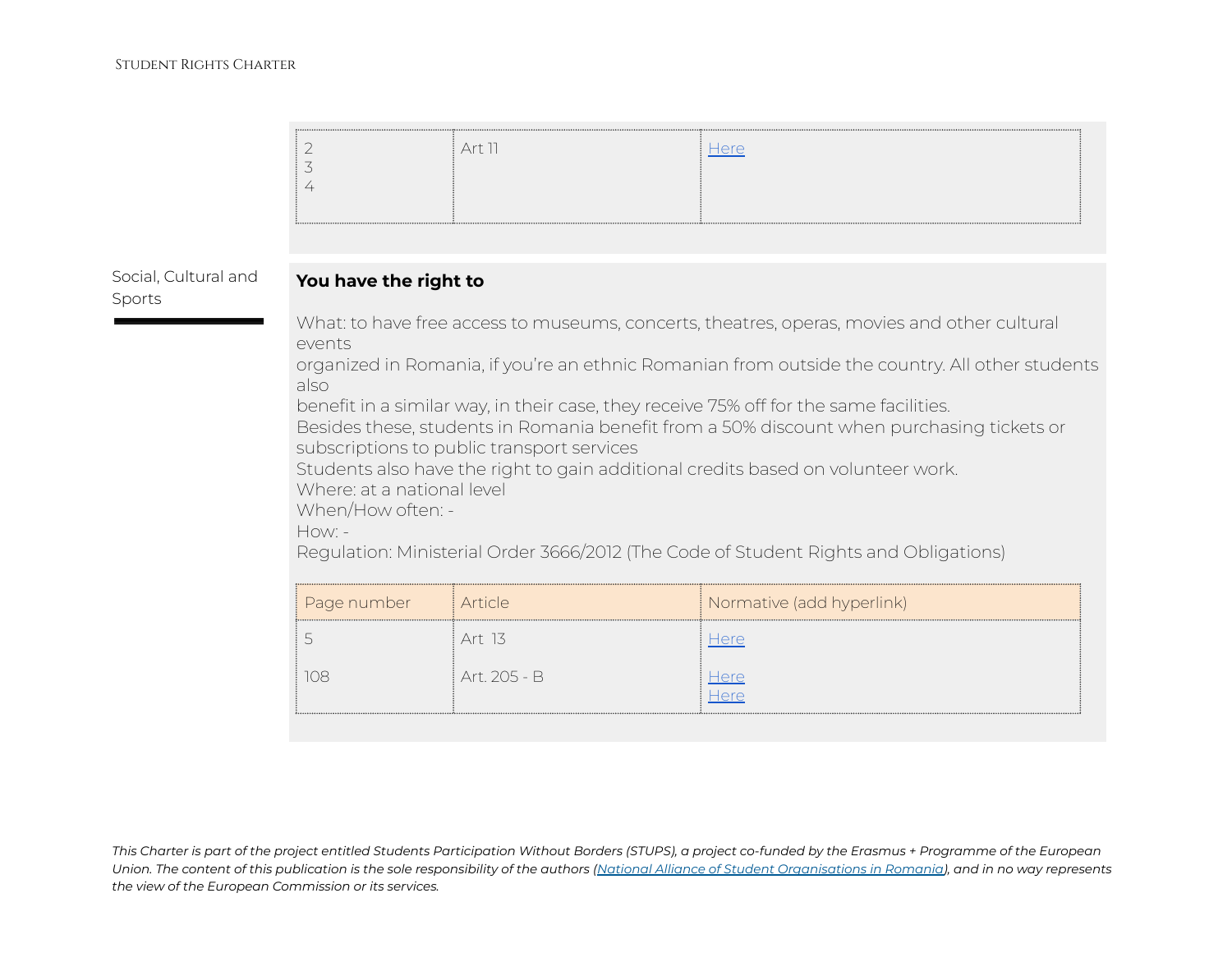# Equality and Inclusion

# **You have the right to**

What: Admission candidates with disadvantaged backgrounds or coming from socially marginalized places, including high school graduates from cities with less than 10,000 residents, can benefit from a number of places within HEIs funded from the state budget, in the conditions of the law. For this category of students, the assurance of tax-free career orientation and counseling services, as well as tutoring services and tracking their educational path in order to ensure their academic, social and cultural integration within the community, represents a QA evaluation criterion. These same categories of students have spots in summer camps. There are also scholarships given to students who have a tough financial situation based on certain criteria such as their family's earnings. Students with physical disabilities also have the right to special entryways and facilities to help them study under normal conditions. Where: in each HEI

When/How often: -

How: -

Regulation: Minister Order no. 3666/ 2012 regarding Students' Rights and Obligations.

National Law of Education 1/2011

| Page number | <i>i</i> Article          | Normative (add hyperlink) |
|-------------|---------------------------|---------------------------|
|             | Art 7<br>Art 16<br>Art 17 | Here<br>Here              |
| h           | Art. 118                  |                           |

Dimension

Government and Management Academic and Quality Social, Cultural and Sports

# **Have some questions? Get in touch**

This Charter is part of the project entitled Students Participation Without Borders (STUPS), a project co-funded by the Erasmus + Programme of the European Union. The content of this publication is the sole responsibility of the authors *(National Alliance of Student [Organisations](https://www.anosr.ro/) in Romania)*, and in no way represents the view of the European Commission or its services.